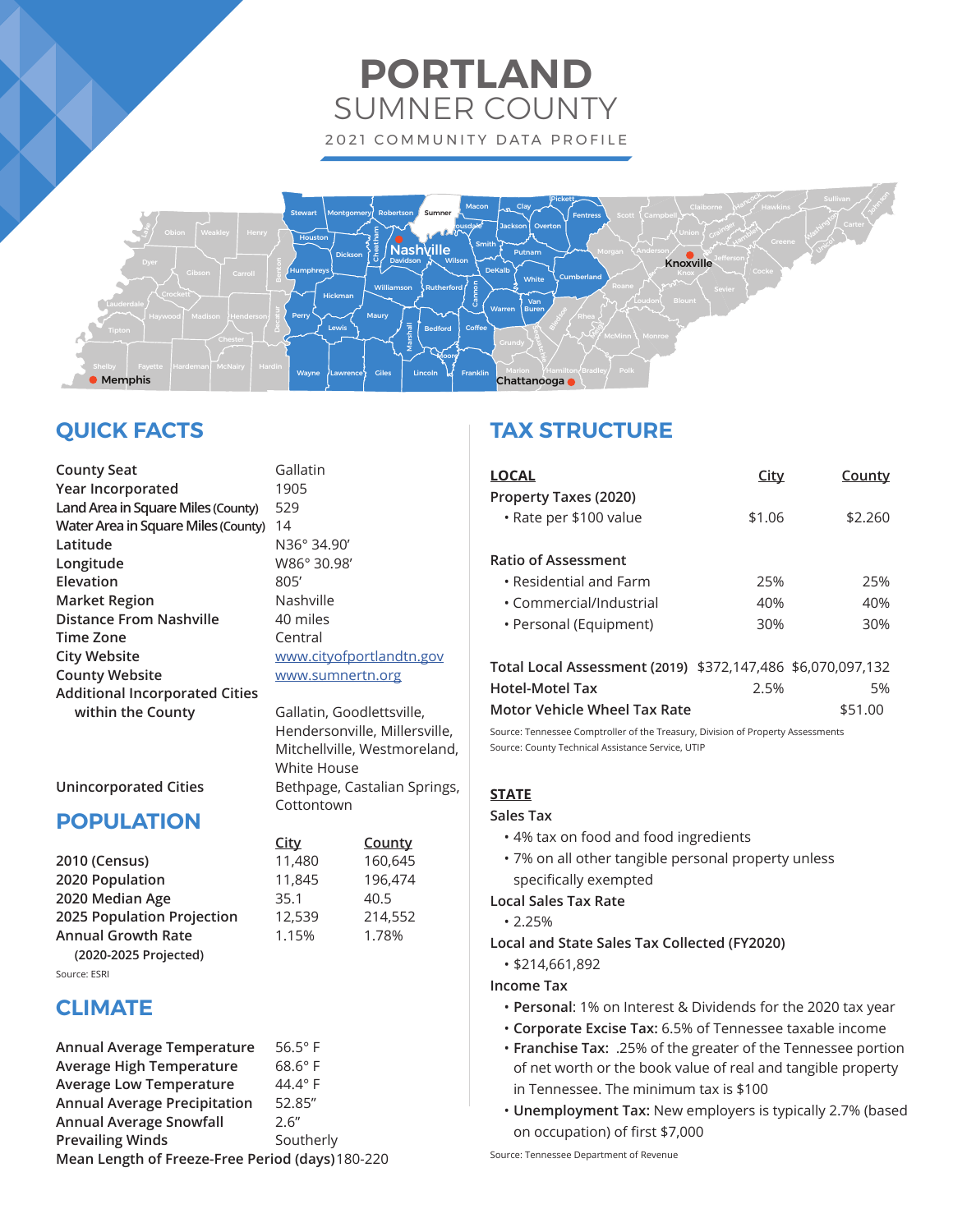# **EDUCATION**

| <b>District Name</b><br>Type of Public School System<br>District Grades Served<br>Number of Schools | <b>Sumner County</b><br>County<br>Pre-K-12<br>49 |
|-----------------------------------------------------------------------------------------------------|--------------------------------------------------|
| <b>Number of Classroom Teachers</b>                                                                 | 2,148<br>14:1                                    |
| <b>Student to Teacher Ratio</b>                                                                     |                                                  |
| <b>Additional Staff</b>                                                                             | 300                                              |
| <b>Total Number of Students</b>                                                                     | 30,425                                           |
| <b>GRADES</b> (2019-2020)                                                                           |                                                  |
| Pre-K-5                                                                                             | 13,697                                           |
| $6-8$                                                                                               | 7,238                                            |
| $9 - 12$                                                                                            | 9,490                                            |
| Number of High School Graduates (2019-20)                                                           | 2,007                                            |
| <b>Graduation Rate</b>                                                                              | 95.7%                                            |
| <b>Educational Attainment with a Degree</b>                                                         | 36.8%                                            |
| (Adults Age 25+)                                                                                    |                                                  |

Source: Tennessee Department of Education

### **REGIONAL HIGHER EDUCATIONAL INSTITUTIONS** (within 30 miles) **Graduates 2018-2019**

| • TN College of Applied Technology Portland<br>• Volunteer State Community College Gallatin<br>• Welch College<br>• Cumberland University<br>Plus several in the Nashville area | Gallatin<br>Lebanon | 171<br>1,562<br>52<br>652 |
|---------------------------------------------------------------------------------------------------------------------------------------------------------------------------------|---------------------|---------------------------|
|                                                                                                                                                                                 |                     |                           |
| Source: National Center for Education Statistics                                                                                                                                |                     |                           |

### **FastTrack Job Training**

| Assistance Program Available |  | Yes |
|------------------------------|--|-----|
|                              |  |     |

Source: Tennessee Department of Economic and Community Development

# **GOVERNMENT**

# **GOVERNING BODY**

| County Mayor and County Commissioners |
|---------------------------------------|
|                                       |
|                                       |
|                                       |
|                                       |
|                                       |
|                                       |
|                                       |
|                                       |
|                                       |
|                                       |
|                                       |
|                                       |

(\* These figures are for the unincorporated portion of Sumner County under the jurisdiction of the County EMS. This does not include numbers from other incorporated cities in the county.)

### **Law Enforcement**

| • Full-time police officers in city<br>· Full-time police officers in county & sheriff<br>• City patrol cars       |                                  | 35<br>130<br>37                              |
|--------------------------------------------------------------------------------------------------------------------|----------------------------------|----------------------------------------------|
| . County patrol cars<br>Patrol Division<br>Traffic Division<br>Motorcycles<br>Reservé Unit<br>Flex vehicles        |                                  | 77<br>12<br>11<br>18<br>10                   |
| <b>Insurance Rating</b><br><b>Zoning Regulations</b><br><b>Planning Commission</b><br>Industrial Development Corp. | <u>City</u><br>Yes<br>Yes<br>Yes | <b>County</b><br>Varies<br>Yes<br>Yes<br>Yes |

# **TRANSPORTATION**

### **AIR SERVICE**

| <b>Nearest General Aviation</b>   | Portland Municipal Airport      |
|-----------------------------------|---------------------------------|
| Location Identifier               | 1M5                             |
| <b>Distance from City</b>         | 3.5 miles                       |
| Runway Length                     | 5,000 feet                      |
| Surface                           | Asphalt                         |
| Lighting                          | <b>MIRL/PAPI</b>                |
| Fuel                              | 100LL/Jet A                     |
| <b>Repairs</b>                    | Major                           |
| Storage                           | Tie Down                        |
| Transportation                    | None                            |
| <b>Nearest Commercial Service</b> | Nashville International Airport |
| Location Identifier               | <b>BNA</b>                      |
| <b>Distance from Portland</b>     | 44 miles                        |
|                                   |                                 |

Nashville International Airport (BNA) serves approximately 16 million total passengers annually. BNA is currently served by 15 airlines, including international carriers Air Canada, WestJet and British Airways. BNA offers 460 daily flights and provides nonstop air service to more than 65 destinations.

### **HIGHWAYS**

| U.S. Highways      | 31F                                |
|--------------------|------------------------------------|
| State Highways     | 25, 52, 76, 109                    |
| Nearest Interstate | New exit #121 access I-24 and I-65 |

## **COMMON CARRIERS**

| Air Freight Companies   |    |
|-------------------------|----|
| Motor Freight Companies | 15 |
| Terminal Facilities     | 2  |
| Transportation vehicle  |    |
| <b>Bus Services</b>     |    |
| Inter-City              | No |
| Local                   | No |
| Carrier Service         | N٥ |

# **RAILROADS SERVED BY**

CSX Transportation

## **NAVIGABLE WATERWAYS**

| River                 | Cumberland |
|-----------------------|------------|
| Channel Depth         | 9 feet     |
| Nearest Port Facility | Nashville  |
| Miles from Port       | 40         |
|                       |            |

# **COMMUNICATIONS**

**Newspapers** The Tennessean

**Telephone Companies** AT&T **Radio Stations** 4 area local **Television Networks** 7 **Cable Service Available** Yes **Channels** 74 **Provider** AT&T and Comcast **Internet Service Available** Yes **Provider AT&T** and Comcast **Fiber Optics Available** Yes **Provider** AT&T and Comcast

Portland Sun The Leader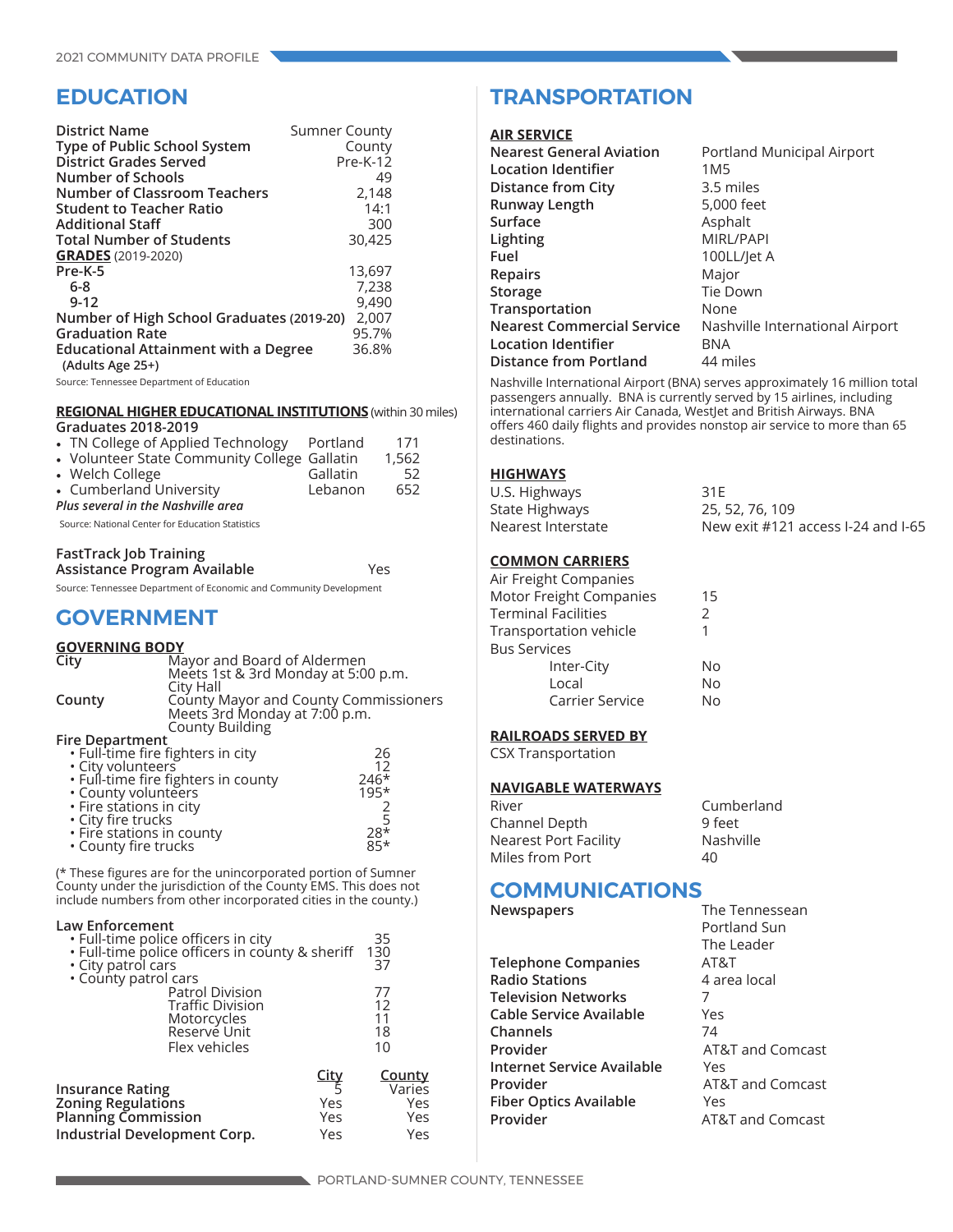| <b>Health Care</b>                          |                | Recreation                  |     |
|---------------------------------------------|----------------|-----------------------------|-----|
| Doctors                                     | 24             | Libraries                   | 1   |
| Dentists                                    | 4              | Parks                       | 2   |
| Portland Diagnostic Center                  | 1              | Golf Courses                | 1   |
| Emergency Room (Tri-Star)                   | 1              | (Public & Private)          |     |
| National Urgent Care                        | 1              | <b>Swimming Pools</b>       | 1   |
| Clinics                                     | 0              | (Public & Private)          |     |
| <b>Nursing Homes</b>                        | 1              | Country Clubs               | 1   |
| <b>Beds</b>                                 | 112            | <b>Theaters</b>             | 0   |
| <b>Retirement Homes</b>                     | 0              | <b>Bowling Alleys</b>       | 0   |
| <b>Beds</b>                                 | 0              |                             |     |
| Residential Care/<br><b>Assisted Living</b> | 4              | <b>Hotels &amp; Motels</b>  | 1   |
| Beds                                        | 96             | Rooms                       | 26  |
|                                             |                | <b>Bed &amp; Breakfasts</b> | 0   |
| <b>Religious Organizations</b>              |                |                             |     |
| Protestant                                  | 46             | <b>Largest Meeting Room</b> |     |
| Catholic                                    | $\overline{2}$ | Capacity                    | 447 |
| Jehovah's Witness                           | 0              |                             |     |
| Seventh Day Adventist                       | 0              | <b>Restaurants</b>          | 8   |
| Latter Day Saints                           | 0              | Fast food                   | 12  |
| Other                                       |                |                             |     |
|                                             |                | Other                       |     |
| <b>Day Care Centers</b>                     | 6              | Ball fields, tennis courts, |     |
| Day Care Homes                              | 0              | picnic areas and gym        |     |

# **FINANCIAL INSTITUTIONS**

| Type of Institution $#$ of Institutions |               | # of Branches | Deposits      |
|-----------------------------------------|---------------|---------------|---------------|
| <b>Commercial Banks</b>                 | 3             | З             | \$459,202,000 |
| Savings Institutions                    | O             | 0             |               |
| <b>Credit Unions</b>                    | $\mathcal{P}$ | 2             | \$35,459,391  |
| Total                                   | 5             | 6             |               |
| <b>Citywide Combined Deposits</b>       |               | \$494,661,391 |               |
| (Deposits for June 30, 2020)            |               |               |               |

Source: Federal Deposit Insurance Corporation and National Credit Union Administration

# **INDUSTRIAL SUPPORT SERVICES**

| Service                 | Location  | Distance (Miles) |
|-------------------------|-----------|------------------|
| Tool & Die              | Local     |                  |
| <b>Heat Treating</b>    | Nashville | 40               |
| Foundry                 | Nashville | 40               |
| Heavy Hardware          | Nashville | 40               |
| <b>Sheet Metal</b>      | Local     |                  |
| Lubricants              | Local     |                  |
| <b>Welding Supplies</b> | Local     |                  |
| Abrasives               | Nashville | 40               |

# **COMMUNITY FACILITIES** *(citywide)* **SELECTED ECONOMIC INDICATORS**

## **2019 ANNUAL AVERAGES**

| County  | Labor Market Area* |
|---------|--------------------|
| 103,810 | 646,835            |
| 101,033 | 630,028            |
| 2.777   | 16,807             |
| 2.7%    | 2.8%               |
|         |                    |

\*Labor Market Area is defined as Davidson, Macon, Robertson, **Sumner**, Trousdale and Wilson Counties in Tennessee.

## **2020 EMPLOYED POPULATION (AGE 16+) BY INDUSTRY**

| Agriculture/Mining            | 0.6%  |
|-------------------------------|-------|
| Construction                  | 7.3%  |
| Manufacturing                 | 13.0% |
| Wholesale Trade               | 3.9%  |
| Retail Trade                  | 10.5% |
| Transportation/Utilities      | 6.6%  |
| Information                   | 1.4%  |
| Finance/Insurance/Real Estate | 6.8%  |
| Services                      | 45.9% |
| <b>Public Administration</b>  | 4.2%  |
| Source: ESRI                  |       |

## **MANUFACTURING IN AREA (Annual Averages 2019)**

| Number of Units       | 207      |
|-----------------------|----------|
| Ann. Avg. Employment  | 7,848    |
| Ann. Avg. Weekly Wage | \$1,095  |
|                       | $\cdots$ |

Source: Tennessee Department of Labor and Workforce Development

# **PER CAPITA PERSONAL INCOME**

| Year         | 2020     |
|--------------|----------|
| Amount       | \$34,406 |
| Source: ESRI |          |

# **MEDIAN HOUSEHOLD INCOME**

| Year         | 2020     |
|--------------|----------|
| Amount       | \$66,328 |
| Source: ESRI |          |

# **AVERAGE HOME SALES**

| Year                                         | 2019      |  |
|----------------------------------------------|-----------|--|
| Number of Homes Sold                         | 4.049     |  |
| Average Cost                                 | \$313,385 |  |
| <b>Median Home Value</b>                     | \$235,613 |  |
| Source: Tennessee Housing Development Agency |           |  |

## **RETAIL SALES**

| Year                                    | 2019            |
|-----------------------------------------|-----------------|
| Amount                                  | \$2,426,209,087 |
| Source: Tennessee Department of Revenue |                 |

# **NATURAL RESOURCES**

**Minerals:** Limestone **Timber:** Hardwood

# **AGRICULTURAL**

**Crops:** Corn, hay, soybeans, tobacco and wheat **Livestock:** Equine, cattle